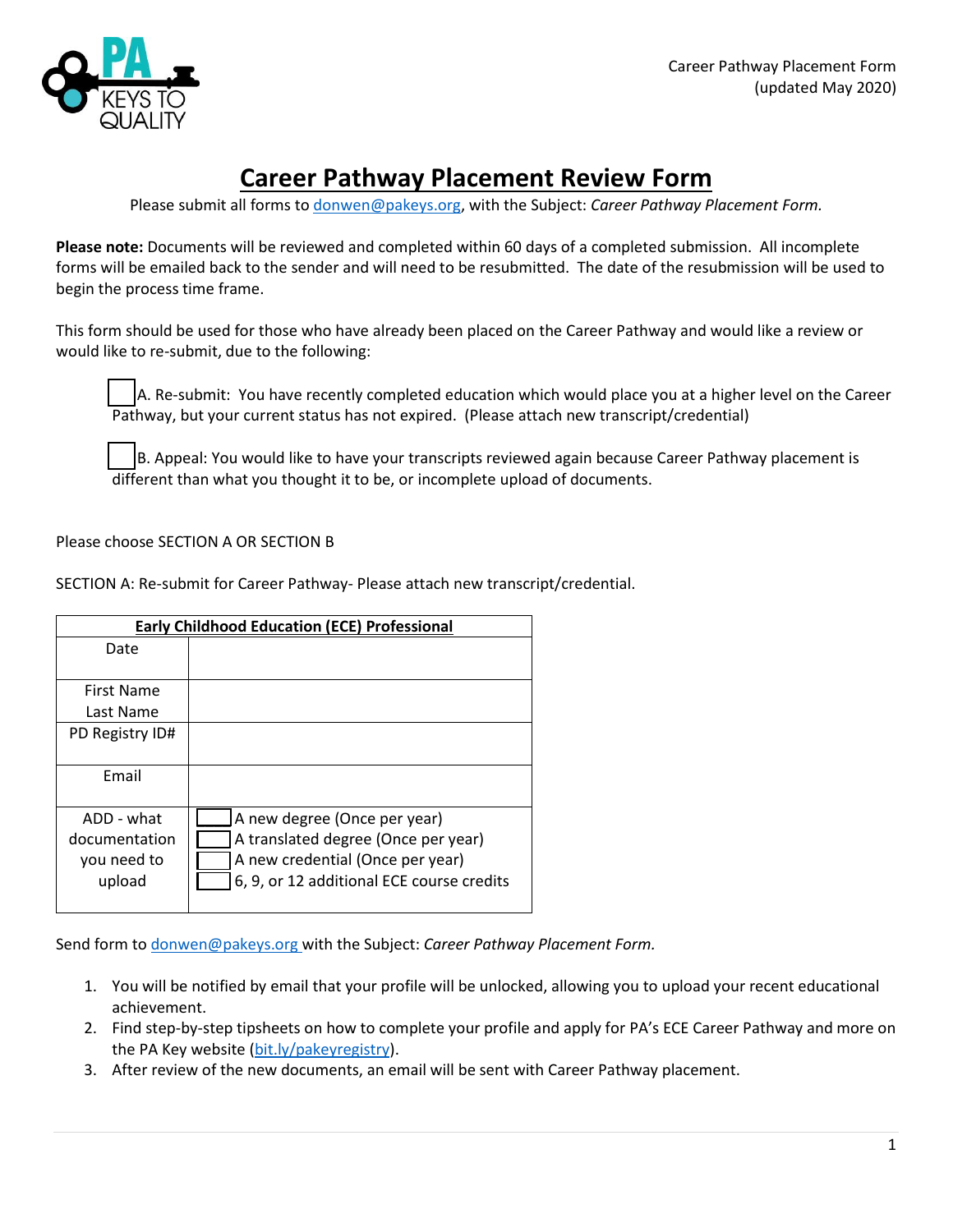

## SECTION B: Appeal Career Pathway Placement

An ECE professional can submit a form on their own behalf. In some cases, an ELRC representative or PDO partner might have additional information or an ECE Calculation Tool for an appeal. A signature is required by the Early Childhood Educator if the ELRC representative or PDO partner submits the form on the Educator's behalf.

In order to process your documents, the following must be uploaded to your Education tab.

✓ Current Transcripts, Credentials, Certificates, Diplomas, and Endorsements. Transcripts must contain the name of the institution, the student's name, the conferred date, and the major obtained.

| <b>ECE Professional</b> |  | <b>ELRC</b>                    |  |
|-------------------------|--|--------------------------------|--|
| Date                    |  | Date                           |  |
| First Name<br>Last Name |  | <b>First Name</b><br>Last Name |  |
| PD Registry ID#         |  | ELRC#                          |  |
| Email                   |  | Email                          |  |

### Reasons: (check all that apply)

Career Pathway Level placement

Education Documentation not accepted

Other \_\_\_\_\_\_\_\_\_\_\_\_\_\_\_\_\_\_\_\_\_\_\_\_\_

Please explain in detail what you believe are the discrepancies/issues:

By signing this form, I am allowing my ELRC officials to share documents on my behalf.

\_\_\_\_\_\_\_\_\_\_\_\_\_\_\_\_\_\_\_\_\_\_\_\_\_\_\_\_\_\_\_\_\_\_\_\_\_\_\_\_\_\_\_\_\_\_\_\_\_\_\_\_ \_\_\_\_\_\_\_\_\_\_\_\_\_\_\_\_\_\_\_\_\_\_\_\_\_\_\_\_\_\_\_\_\_\_\_\_

**Name PD Registry ID#**